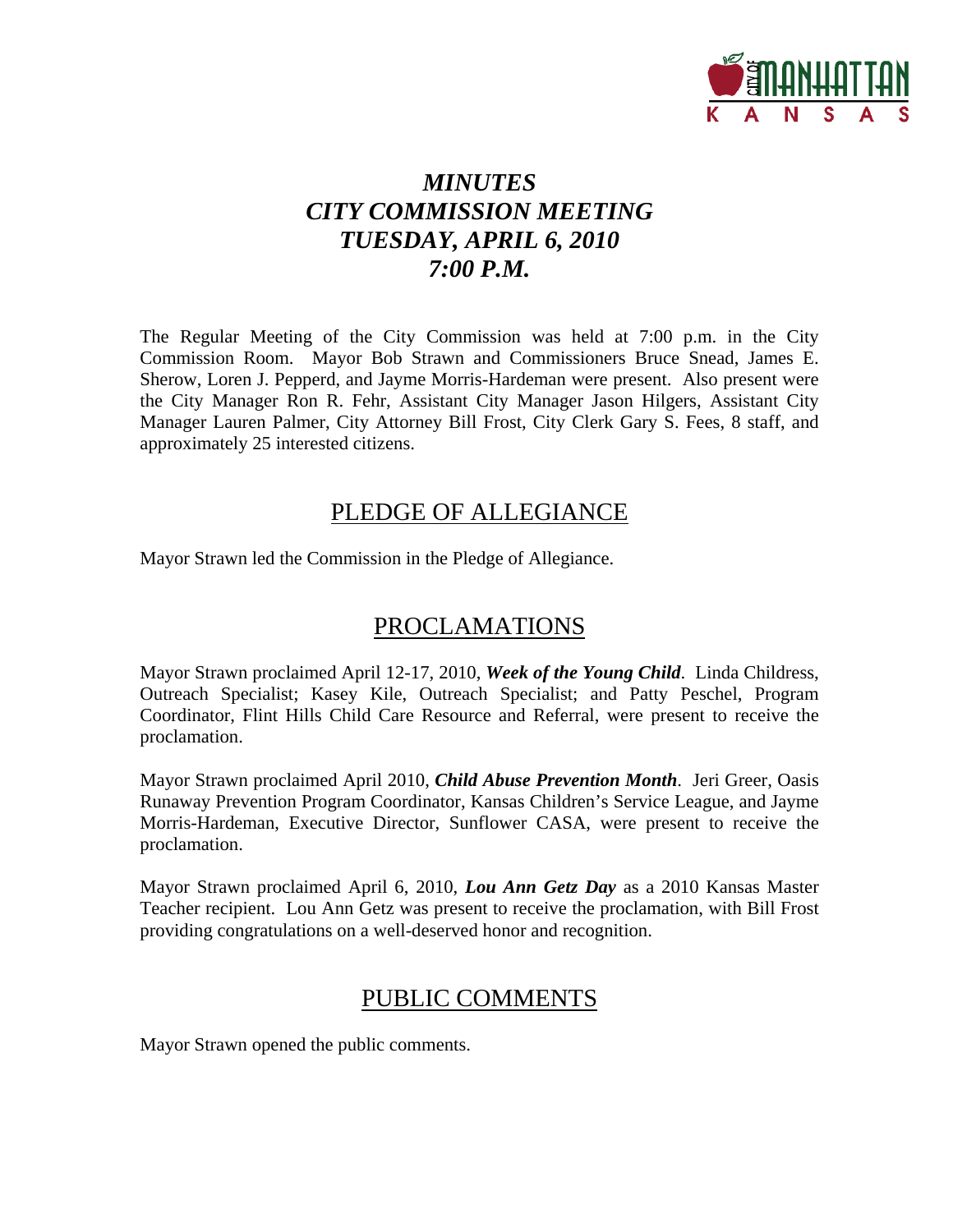### PUBLIC COMMENTS *(CONTINUED)*

Gina Scroggs, Executive Director, Downtown Manhattan, Inc. (DMI), asked the Commission to reinstate the proposed monument at the  $4<sup>th</sup>$  Street and Bluemont Avenue roundabout with a less costly wayfinding monument during the construction phase. She stated that it is absolutely necessary that visitors find their way to the downtown area and stressed the importance of good wayfinding signage to the downtown area. She then responded to questions from the Commission and stated that a delay is a scary thought for the downtown core.

Mark Skochdopole, President, DMI, informed the Commission that the vision for downtown redevelopment was to bring people from the region and out of state into the area, and that it is imperative to the success of the investments made with wayfinder signage. He stated that he understood the fiscal concerns of the Commission for the proposed structure, but asked the Commission to approve signage that would direct people where they need to go.

Lyle Butler, President, Manhattan Area Chamber of Commerce, informed the Commission that we all have a vested interest in downtown and the redevelopment areas and the wayfinding component and signage is extremely important. He then responded to questions from the Commission.

Brent Bowman, BBN Architects, provided background information on the proposed sculpture for the roundabout at  $4<sup>th</sup>$  Street and Bluemont Avenue and stated that he has collaborated with Kent Bloomer on his work with the Hale Library and the Manhattan Public Library. He informed the Commission that this is a collaborative effort and that the cost of the project could be reduced and that he was willing to donate \$5,000.00 towards the design drawings. He stated this feature is important at the roundabout location and has been an integral part of the planning efforts.

Jonathan Mertz, Chair, Flint Hills Human Rights Project, informed the Commission of an upcoming event in celebrating Flint Hills Pride in Manhattan on April 24, 2010, and invited citizens to attend. He then stated that Zeke Sorenson, a graduate student at Kansas State University, and his friend spoke to the Commission on March 2, 2010, regarding their experience with housing discrimination. He requested that this issue be considered and responded to questions from the Commission.

Mayor Strawn informed Mr. Mertz that he suggested earlier that this item go to the Human Rights and Services Board and asked that he take his concerns to this Board. He then asked Mr. Mertz to call him on Thursday regarding his concerns.

Hearing no other comments, Mayor Strawn closed the public comments.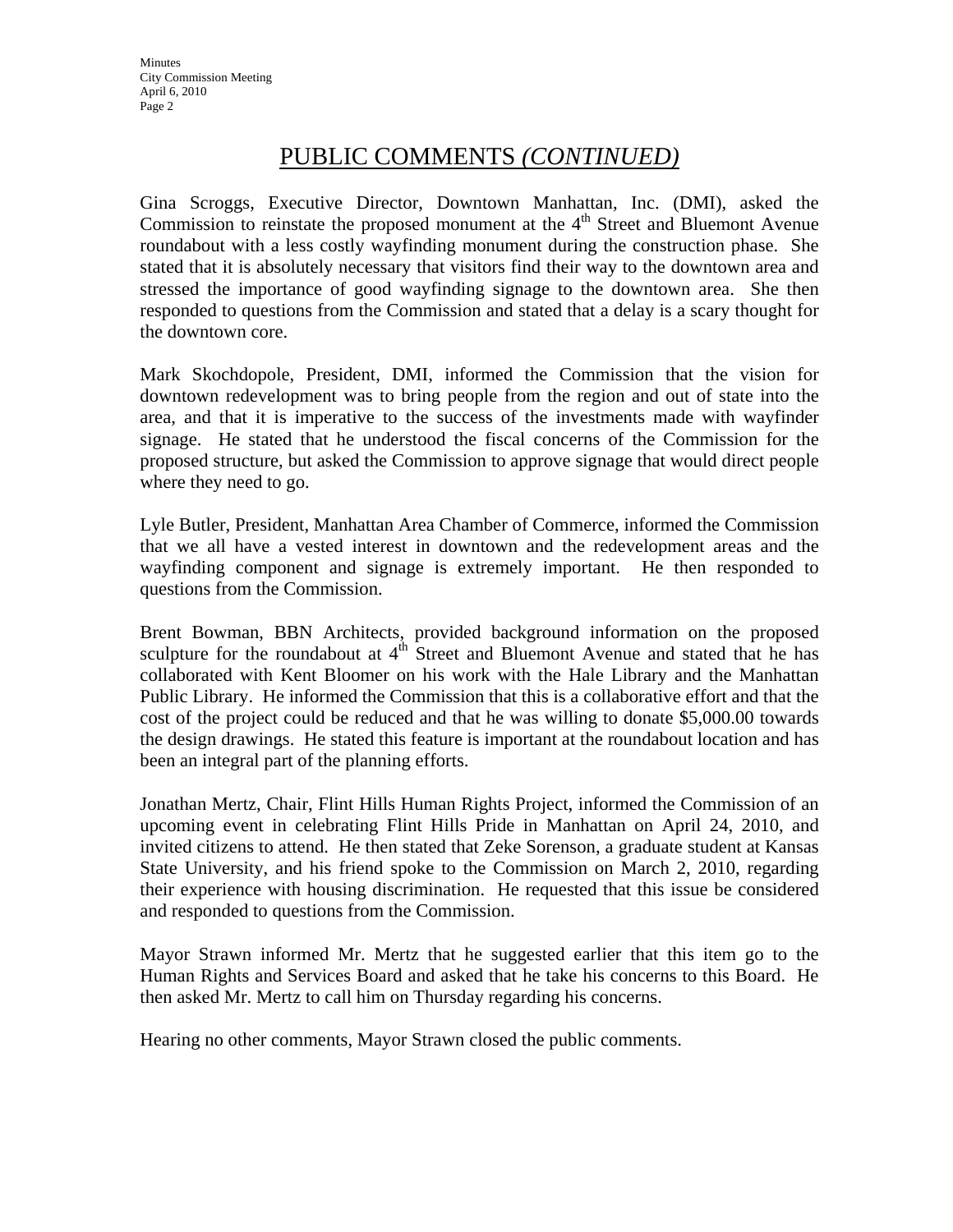Minutes City Commission Meeting April 6, 2010 Page 3

### COMMISSIONER COMMENTS

Commissioner Snead informed the community of the Riley County-Manhattan Health Department annual Health Fair going on this week and encouraged those interested in preventative health screening services to contact the Riley County-Manhattan Health Department for additional information.

### CONSENT AGENDA

(\* denotes those items discussed)

### **MINUTES**

The Commission approved the minutes of the Special City Commission Meeting held Tuesday, March 23, 2010.

### **CLAIMS REGISTER NOs. 2638 and 2639**

The Commission approved Claims Register Nos. 2638 and 2639 authorizing and approving the payment of claims from March 17, 2010, to March 30, 2010, in the amounts of \$80,160.01 and \$3,350,141.99, respectively.

#### **TREE MAINTENANCE LICENSE**

The Commission approved a Tree Maintenance license for calendar year 2010 for Alfred's Superior Tree Service,  $4631$  W.  $47<sup>th</sup>$  Street, Wichita.

#### **ORDINANCE NO. 6822 – INSTALL – STOP AND YIELD SIGNS**

The Commission approved Ordinance No. 6822 establishing traffic control devices at multiple intersections within the city limits of Manhattan *(See Attachment No. 1)*, based on the recommendations in the Manhattan Area Transportation Strategy Report and Manual of Uniform Traffic Control Devices (MUTCD), which will be consistent with current practices/policies of the City of Manhattan.

#### **REQUEST FOR PROPOSALS – WATER DISTRIBUTION SYSTEM MODELING (WA1005)**

The Commission authorized City Administration to solicit Request for Proposals for Water Distribution System Modeling (WA1005).

#### **REQUEST FOR PROPOSALS – SEWER MODELING FOR WILDCAT SEWER BASIN INFILTRATION AND INFLOW STUDY (SS1007)**

The Commission authorized City Administration to solicit Request for Proposals for Sewer Modeling for Wildcat Sewer Basin Infiltration and Inflow Study (SS1007).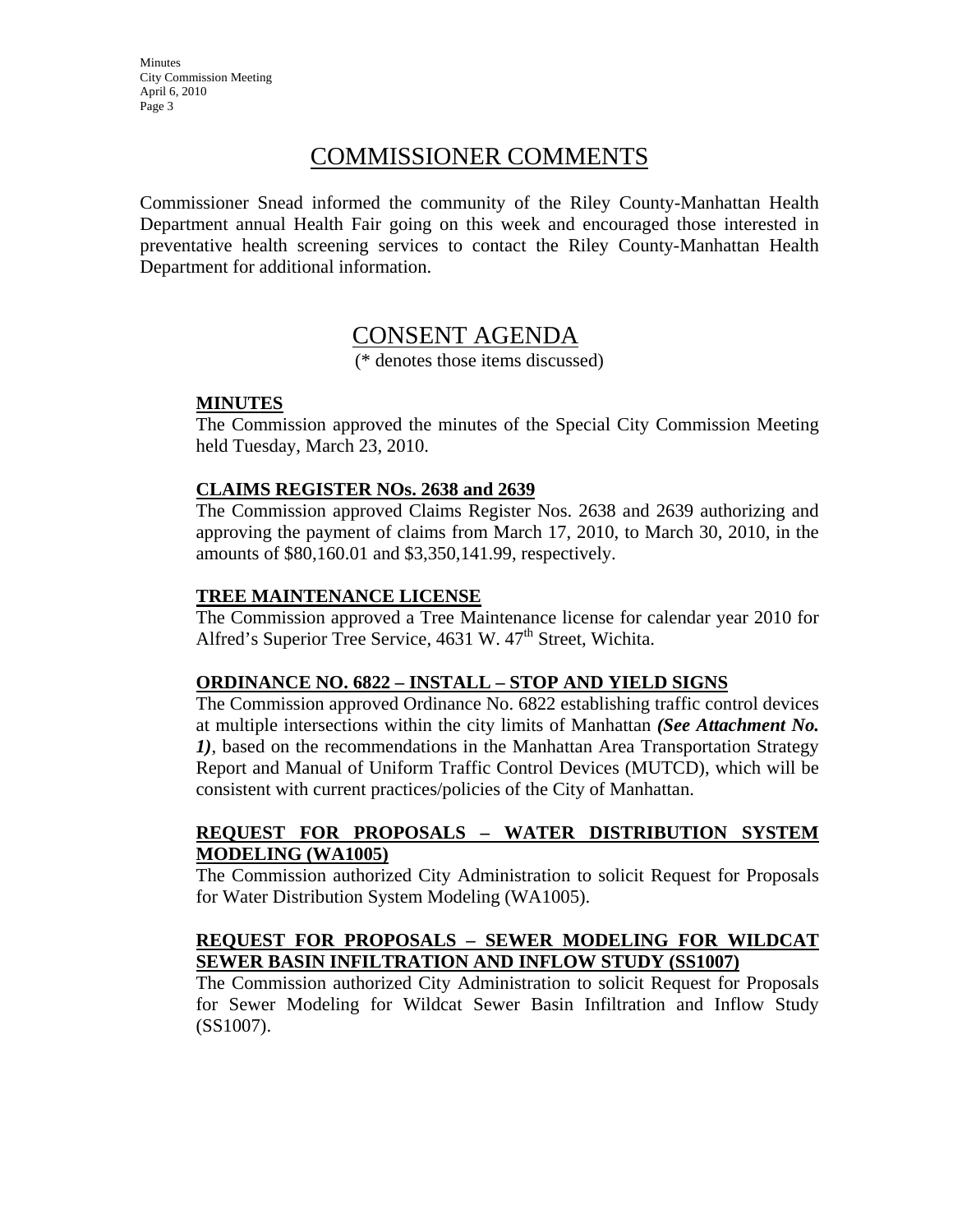# CONSENT AGENDA (*CONTINUED*)

#### **NEGOTIATE CONTRACT – CICO PARK STORM WATER DRAINAGE STUDY (SM1001)**

The Commission accepted the recommendation of the Selection Committee and authorized City Administration to negotiate a contract with Olsson Associates, of Manhattan, Kansas, for the CiCo Park Storm Water Drainage Study (SM1001).

#### **\* NEGOTIATE CONTRACT – MANHATTAN LEVEE CERTIFICATION (SM1003)**

Ron Fehr, City Manager, provided an overview on the item.

Mayor Strawn provided additional information on the item and encouraged citizens to voice their concerns about this unfunded mandate to our congressional representatives.

The Commission authorized City Administration to negotiate a contract with AMEC Consultants, of Topeka, Kansas, to begin the process of a new Certification of the Manhattan Levee as mandated by FEMA.

### **CONTRACT – CURED-IN-PLACE PIPE SEWER LINING (SS1005)**

The Commission authorized the Mayor and City Clerk to execute a contract in the amount of \$343,418.15 with Re-pipe Construction of Houston, Texas, for the Cured-in-Place Pipe Sewer Lining Project (SS1005) to rehabilitate approximately 15,383 lineal feet of 8" sanitary sewer pipe diameter and 1,028 lineal feet of 18" diameter sanitary sewer pipe.

### **\* AGREEMENT – SANITARY SEWER MANHOLE REHABILITATION (SS1006)**

Dale Houdeshell, Director of Public Works, provided additional information on the item and responded to questions from the Commission.

The Commission authorized the Mayor and City Clerk to execute an agreement to a maximum amount of \$54,000.00 with Midlands Contracting, Inc., of Kearney, Nebraska, for the Sanitary Sewer Manhole Rehabilitation Project (SS1006).

### **AGREEMENT – KSU VETERINARY SERVICES – SUNSET ZOO**

The Commission authorized the Mayor to execute the Veterinary Services agreement with Kansas State University in the amount of \$16,200.00.

### **MEMORANDUM OF AGREEMENT – FAA – NAVAID EQUIPMENT**

The Commission authorized the Mayor and City Clerk to execute the Memorandum of Agreement with the Federal Aviation Administration for locating Navigational Aid equipment on the Manhattan Regional Airport.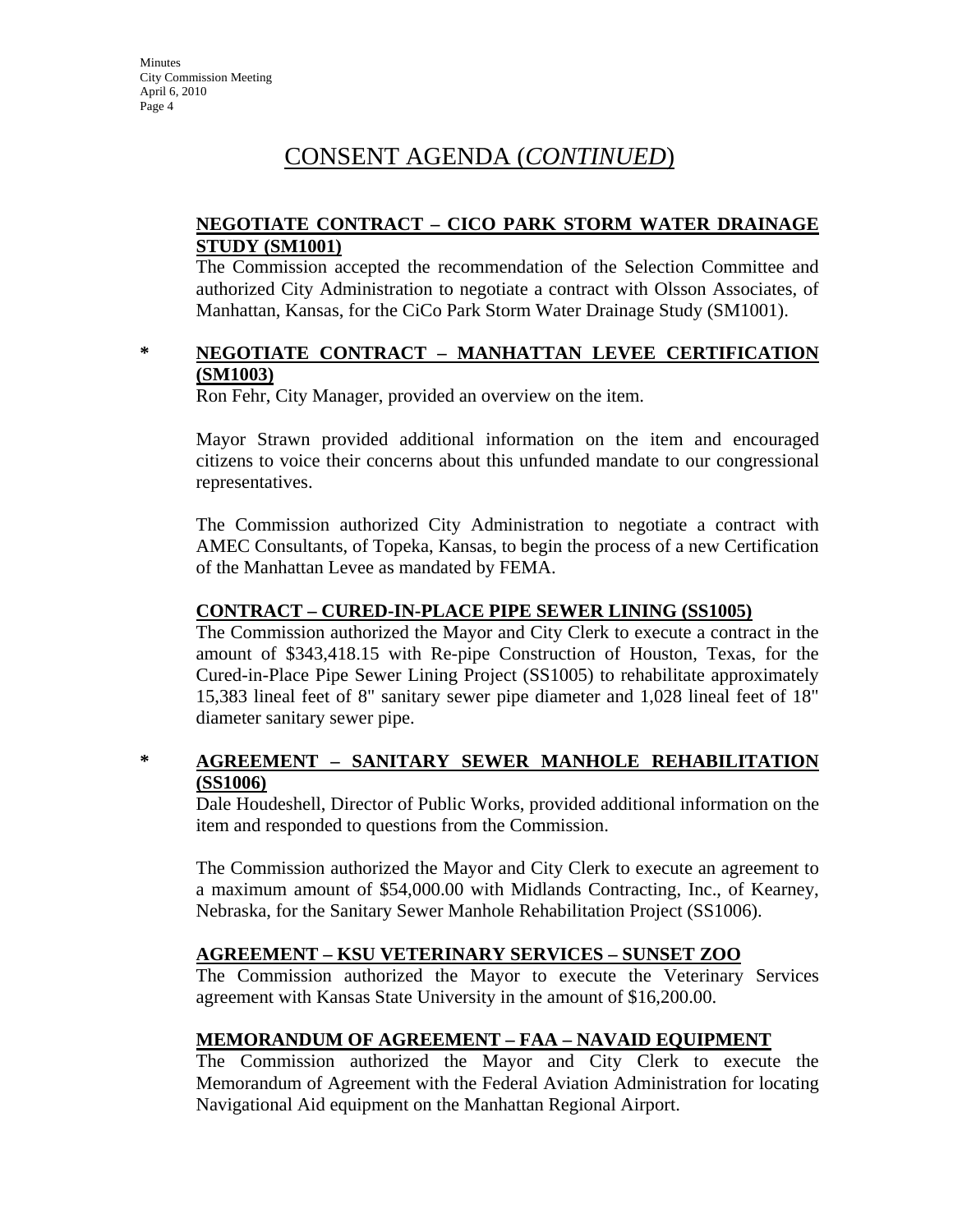# CONSENT AGENDA (*CONTINUED*)

### **AGREEMENT – DOWNTOWN FARMER'S MARKET**

The Commission authorized the Mayor and City Clerk to execute an agreement with the Downtown Farmer's Market of Manhattan, Inc., for the use of the City's public parking lot at the corner of  $5<sup>th</sup>$  Street and Humboldt Street for the 2010 season.

### **\* PURCHASE – TANDEM-AXLE 10-YARD DUMP TRUCK – STREET DEPARTMENT (UNIT #36)**

Ron Fehr, City Manager, responded to questions from the Commission and provided an overview of the item and funding source.

The Commission authorized the purchase of a tandem-axle 10-yard dump truck for the Public Works Department in the amount of \$78,539.00 from Diamond International, of Kansas City, Missouri, utilizing Water Funds.

### **\* REJECT BIDS – SINGLE –AXLE 5-YARD DUMP TRUCK – UTILITIES DIVISION (UNIT #440)**

Ron Fehr, City Manager, responded to questions from the Commission and provided an overview of the item and funding source.

The Commission rejected the bids for a single-axle 5-yard dump truck.

### **\* PURCHASE – ZERO-TURN MOWERS – CEMETERY SECTION (UNITS #701 AND 887)**

Ron Fehr, City Manager, provided additional information on the item and responded to questions from the Commission.

The Commission approved the purchase of two 72" zero-turn mowers (Units #701 and #887) for the Cemetery Section in the amount of \$18,998.00 from Smitty's Lawn and Garden Equipment, of Olathe, Kansas, utilizing Special Parks and Recreation Funds.

After discussion, Commissioner Snead moved to approve the consent agenda, as presented. Commissioner Sherow seconded the motion. On a roll call vote, motion carried 5-0, with the exception of Item I, PURCHASE – TANDEM-AXLE 10-YARD DUMP TRUCK – STREET DEPARTMENT (UNIT #36), and Item O, PURCHASE – ZERO-TURN MOWERS – CEMETERY SECTION (UNITS #701 AND 887), which carried 3-2, with Mayor Strawn and Commissioner Pepperd voting against the items.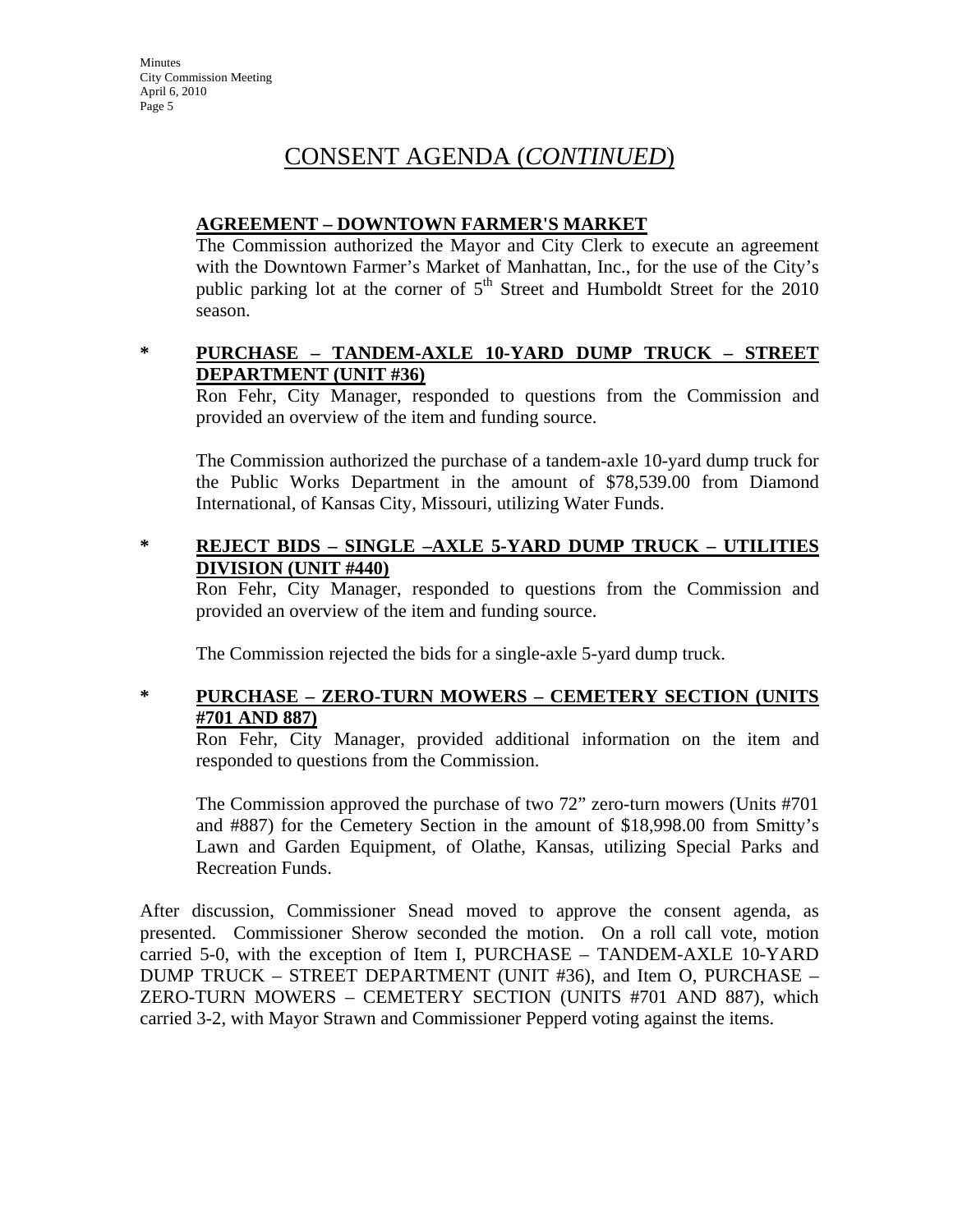**Minutes** City Commission Meeting April 6, 2010 Page 6

# GENERAL AGENDA

#### **PUBLIC HEARING – CDBG CONSOLIDATED PLAN**

Shelley Carver, Grant Administrator, introduced the item.

Karen Davis, Director of Community Development, provided information on the item and the CDBG Consolidated Plan for 2010 – 2014.

Shelley Carver, Grant Administrator, presented the Consolidated Plan components, fiveyear strategic plan, strategic plan objectives, annual action plan, and the comprehensive annual performance and evaluation report.

Karen Davis, Director of Community Development, presented the first program year proposed projects, and considerations for additional funds. She then responded to questions from the Commission.

Shelley Carver, Grant Administrator, presented the 2010 timeline for the CDBG Consolidated Plan.

Mayor Strawn opened the public hearing.

Jane Gibson, 1427 Leavenworth Street, voiced her appreciation for the sidewalk completion project around City Park.

Karen Mayse, 3340 Newbury Street, informed the Commission that she appreciated the improvements being considered for the Riley County Senior Center facility and stressed the importance and need for public transportation and affordable housing.

Geri Simon, 1728 Little Kitten Avenue, asked that the Social Services Advisory Board be consulted about social service needs in the community as the CDBG Consolidated Plan moves forward. She also voiced the importance to sustaining quality jobs and employment in Manhattan.

Karen Davis, Director of Community Development, informed the Commission that the issue regarding jobs is a broad objective and goal and, will work with the Social Services Advisory Board in the coming year. She then responded to questions from the Commission regarding the program and budget.

Ron Fehr, City Manager, provided additional information on the program and grant funds.

Karen Davis, Director of Community Development, informed the Commission on the agencies surveyed and how the information was provided. She then responded to additional questions from the Commission.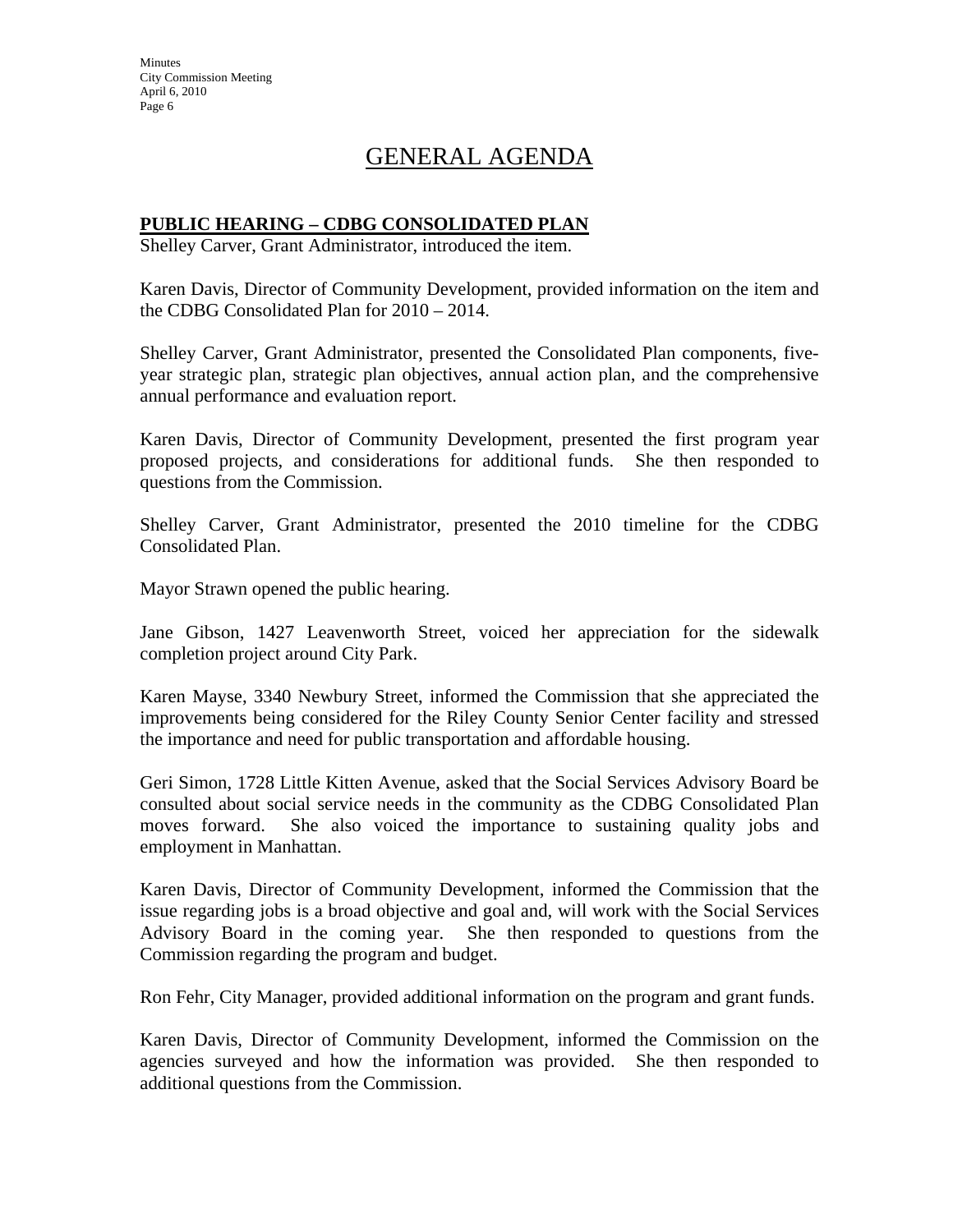# GENERAL AGENDA (*CONTINUED*)

### **PUBLIC HEARING – CDBG CONSOLIDATED PLAN** *(CONTINUED)*

Hearing no other comments, Mayor Strawn closed the public hearing.

After discussion from the Commission, Ron Fehr, City Manager; Karen Davis, Director of Community Development; and Jason Hilgers, Assistant City Manager, responded to additional questions from the Commission.

### **RESOLUTION NO. 040610-A – POLICY - RECOMMENDATIONS FROM THE ECONOMIC DEVELOPMENT MODEL TASK FORCE COMMITTEE**

Lauren Palmer, Assistant City Manager, presented an overview on the Task Force recommendations, weight of scores, benefits, adjust base wage structure, and risk assessment and review. She then responded to questions from the Commission.

John Pagen, Vice President for Economic Development, Manhattan Area Chamber of Commerce, presented information from other economic development processes regarding base wages, wage thresholds, and other considerations. He then responded to questions from the Commission.

Jane Gibson, Chair, Manhattan Living Wage Coalition, requested that the Commission adopt an ordinance that requires businesses receiving economic development assistance from the City of Manhattan to pay all employees, at the very least, \$12/hour. She requested that the wage floor be adjusted annually based on federal poverty guidelines and, that the ordinance require employers to provide a health insurance plan comparable to that offered to the City of Manhattan employees and to pay 70 percent of the cost of that plan, as well as provide sick leave to employees.

Ron Fehr, City Manager, responded to questions from the Commission regarding the Economic Development Fund and informed the Commission that an annual review and report is conducted on each company receiving economic development assistance.

After discussion of the Commission, Commissioner Snead moved to approve Resolution No. 040610-A to accept the recommendations of the Economic Development Model Task Force, and direct City Administration to implement the recommendations. Commissioner Pepperd seconded the motion.

After additional discussion of the Commission, on a roll call vote, motion carried 3-2, with Commissioners Sherow and Morris-Hardeman voting against the motion.

### **REJECT BIDS - ZOO EDUCATION CENTER**

Curt Loupe, Director of Parks and Recreation, presented the item.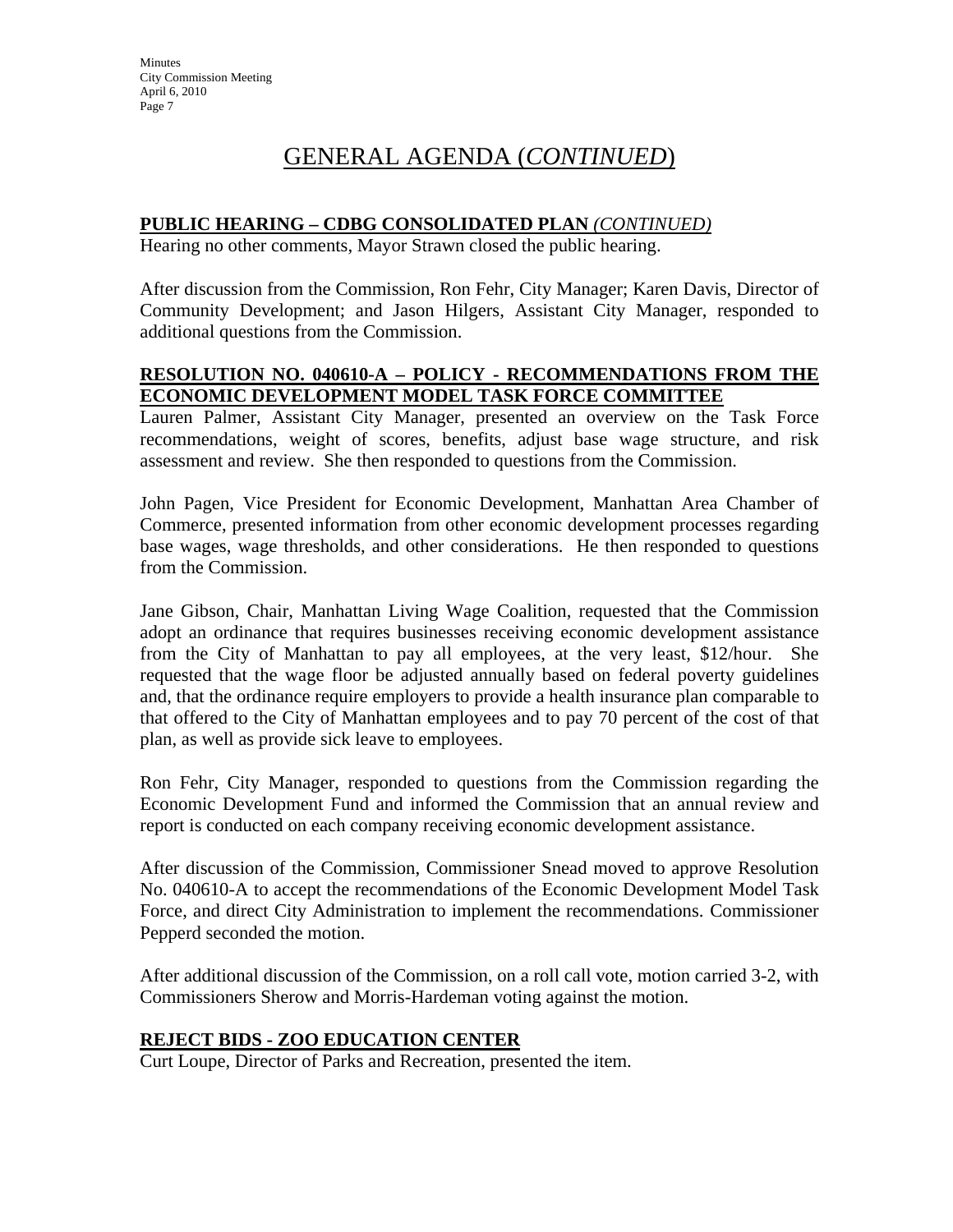# GENERAL AGENDA (*CONTINUED*)

### **REJECT BIDS - ZOO EDUCATION CENTER** *(CONTINUED)*

Chris Kliewer, Associate Principal, WDM Architects, provided an overview of budget issues and challenges, schematic layout, proposed floor plan, and proposed elevation changes.

Scott Shoemaker, Director, Sunset Zoo, informed the Commission that WDM Architects has achieved construction savings without sacrificing much needed programming space. He stated that the goal is to get this building within budget with the redesign. He then responded to questions from the Commission.

After discussion, Commissioner Sherow moved to reject all bids and direct WDM Design, of Wichita, Kansas, to redesign the Zoo Education Center and Entrance Facility to reduce construction costs and to rebid the project. Commissioner Snead seconded the motion. On a roll call vote, motion carried 5-0.

### **AUTHORIZE PUBLIC BIDDING - SOUTH REDEVELOPMENT DISTRICT PUBLIC INFRASTRUCTURE (4TH STREET TO K-177 BRIDGE) (ST0910)**

Dale Houdeshell, Director of Public Works, introduced the item.

Chuck Bartlett, HWS Consulting Group, presented an overview of the item, projected construction costs, and the project schedule. He then responded to questions from the Commission.

Dale Houdeshell, Director of Public Works, responded to questions from the Commission regarding access and future street closures.

Ron Fehr, City Manager, provided additional information on the item and responded to questions about street lighting.

Jason Hilgers, Assistant City Manager/Redevelopment Coordinator, provided information on the construction costs.

Chuck Bartlett, HWS Consulting Group, provided an overview image of the project area and responded to additional questions from the Commission.

Ron Fehr, City Manager, and Jason Hilgers, Assistant City Manager/Redevelopment Coordinator, responded to questions about sidewalks, pedestrian flow, greenspace areas, and ongoing discussions with Manhattan Town Center Mall management, Manhattan Town Center Mall ownership, and tenants.

Chuck Bartlett, HWS Consulting Group, responded to additional questions from the Commission regarding construction, signage, and water line locations.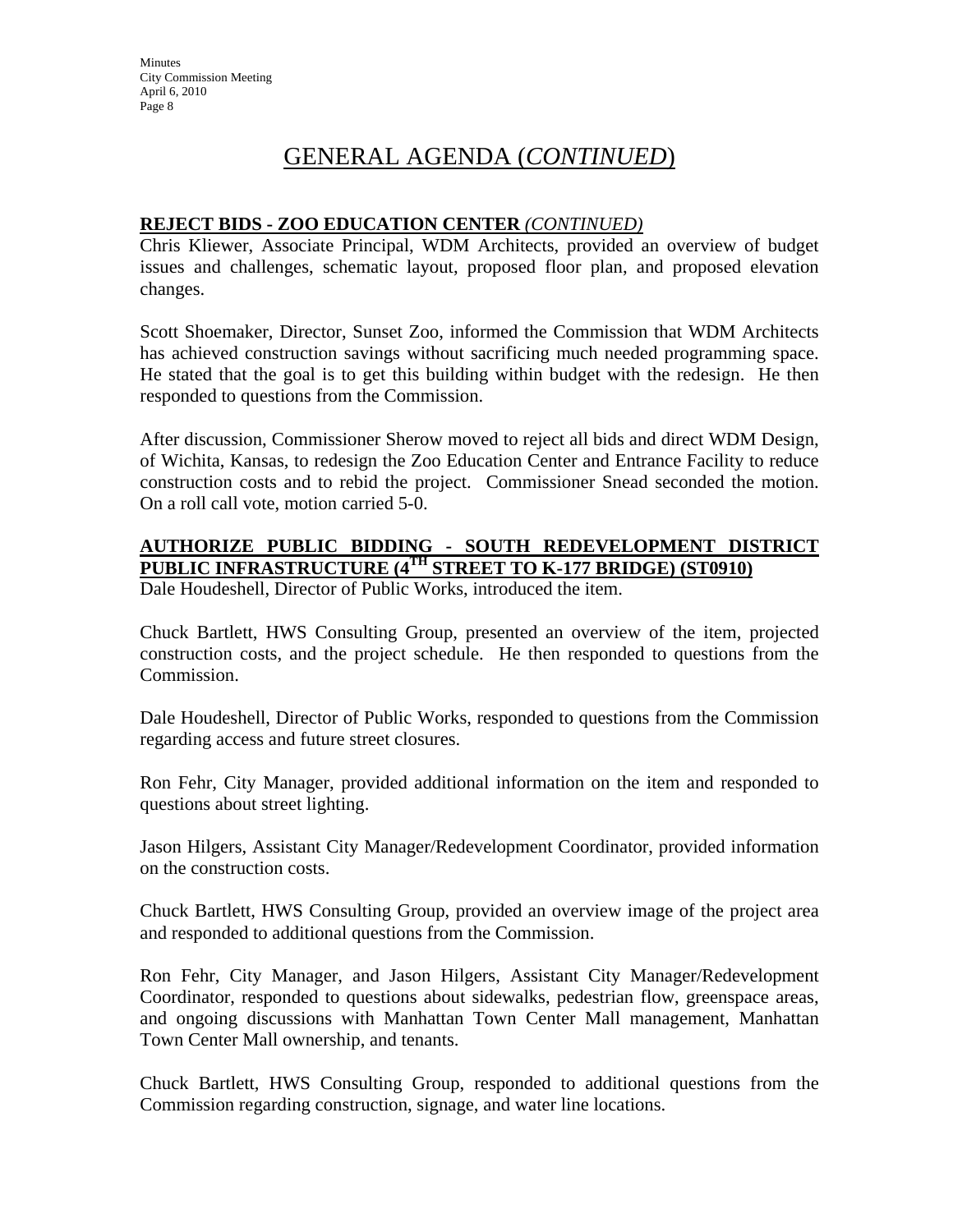### GENERAL AGENDA (CONTINUED)

#### AUTHORIZE PUBLIC BIDDING - SOUTH REDEVELOPMENT DISTRICT PUBLIC INFRASTRUCTURE (4TH STREET TO K-177 BRIDGE) (ST0910) (CONTINUED)

Jason Hilgers, Assistant City Manager/Redevelopment Coordinator, and Ron Fehr, City Manager, provided additional information on the site design and the Flint Hills Discovery Center facility.

After discussion, Commissioner Sherow moved to authorize City Administration to publicly bid the 3<sup>rd</sup> Street and Pierre Street Intersection (ST0910). Commissioner Snead seconded the motion. On a roll call vote, motion carried 5-0.

### **EXECUTIVE SESSION**

At 9:45 p.m., Commissioner Snead moved to recess into Executive Session until 10:30 p.m. for the purpose of discussing personnel matters of non-elected personnel pertaining to the evaluation of the City Manager. Commissioner Sherow seconded the motion. On a roll call vote, motion carried 5-0.

At 10:30 p.m., the Commission reconvened with Mayor Strawn and Commissioners Snead, Sherow, Pepperd, and Morris-Hardeman in attendance. Commissioner Snead moved to recess into Executive Session until 10:50 p.m., for the purpose of discussing personnel matters of non-elected personnel pertaining to the evaluation of the City Manager. Commissioner Sherow seconded the motion. On vote, motion carried 5-0.

At 10:51 p.m., the Commission reconvened with Mayor Strawn and Commissioners Snead, Sherow, Pepperd, and Morris-Hardeman in attendance.

#### **ADJOURNMENT**

Commissioner Snead moved to adjourn. Commissioner Sherow seconded the motion. On vote, motion carried unanimously.

At 10:52 p.m. the Commission adjourned.

Rees, MMC, City Clerk